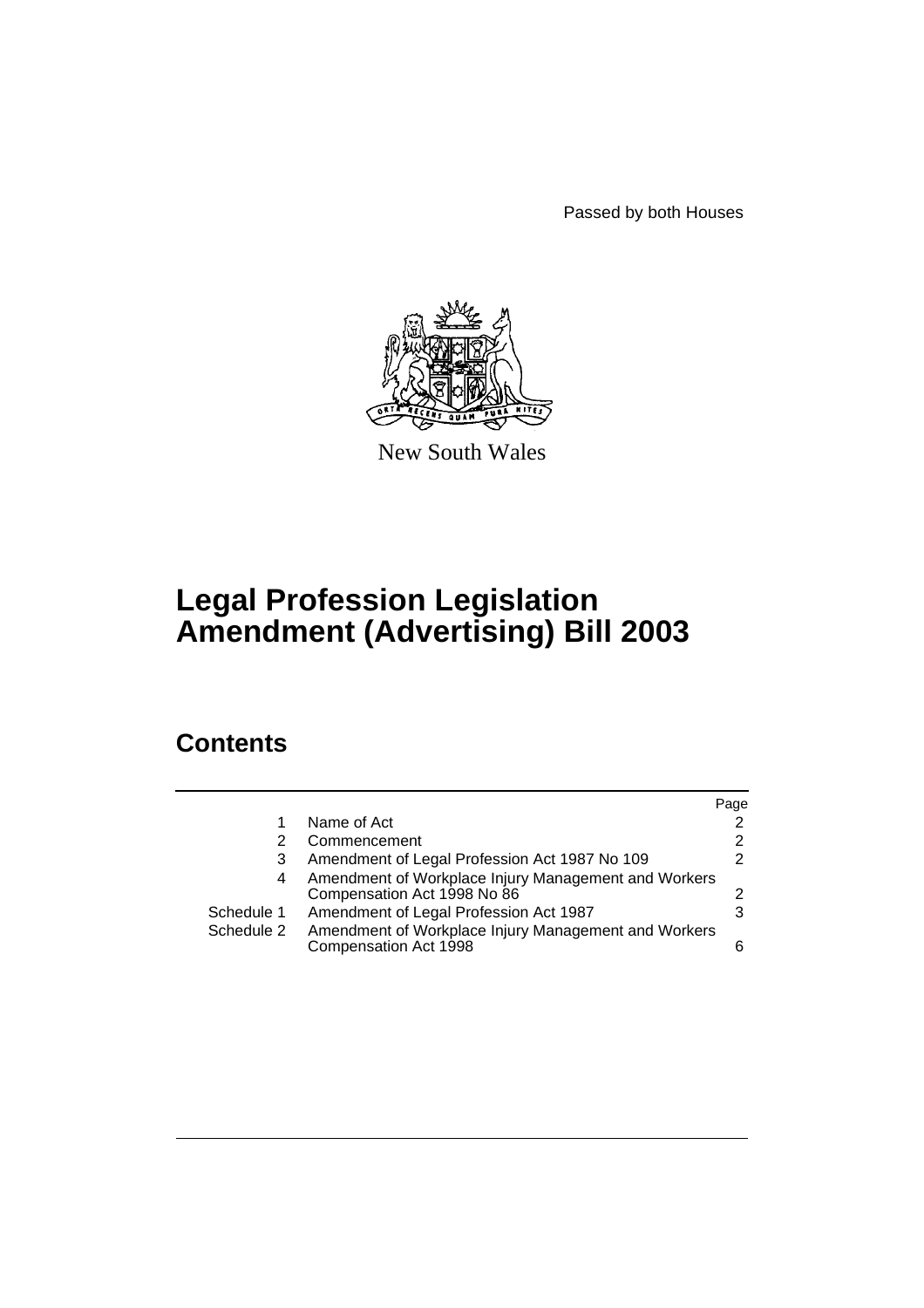**Contents** 

Page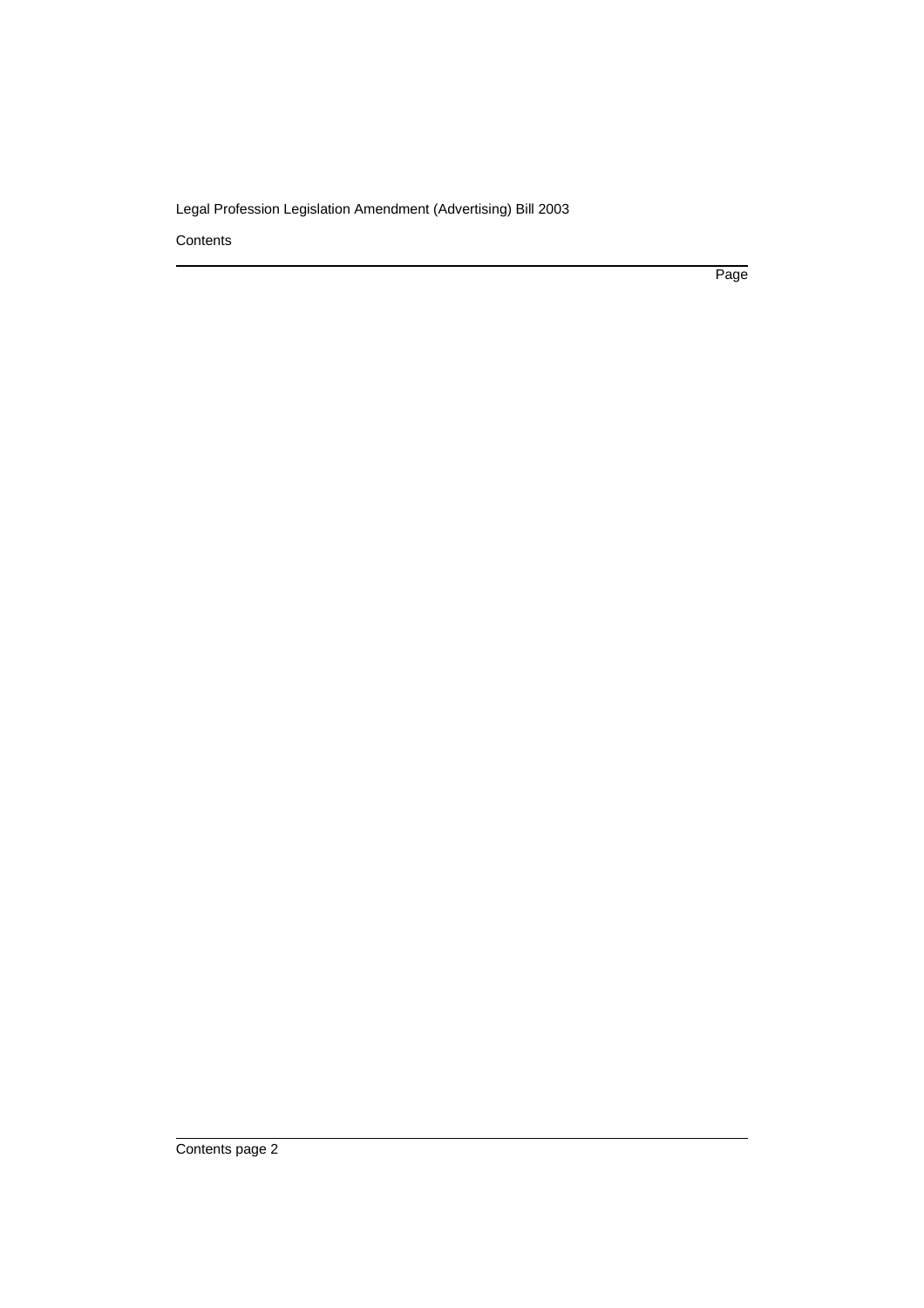*I certify that this PUBLIC BILL, which originated in the LEGISLATIVE COUNCIL, has finally passed the LEGISLATIVE COUNCIL and the LEGISLATIVE ASSEMBLY of NEW SOUTH WALES.*

*Legislative Council 2003* *Clerk of the Parliaments*



New South Wales

# **Legal Profession Legislation Amendment (Advertising) Bill 2003**

Act No , 2003

An Act to amend the *Legal Profession Act 1987* and the *Workplace Injury Management and Workers Compensation Act 1998* to make further provision with respect to legal advertising; and for other purposes.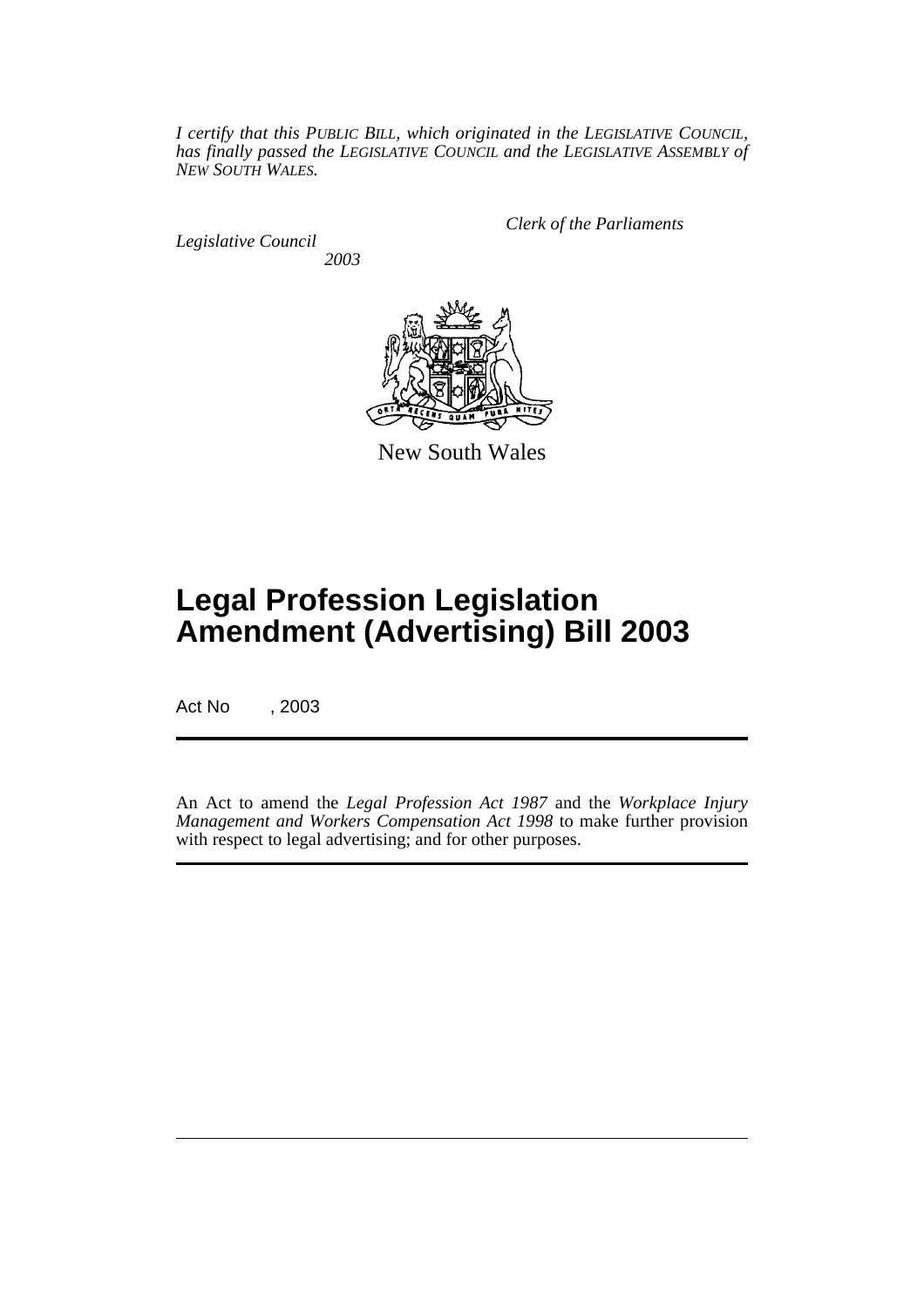#### **The Legislature of New South Wales enacts:**

#### **1 Name of Act**

This Act is the *Legal Profession Legislation Amendment (Advertising) Act 2003*.

#### **2 Commencement**

This Act commences on a day or days to be appointed by proclamation.

#### **3 Amendment of Legal Profession Act 1987 No 109**

The *Legal Profession Act 1987* is amended as set out in Schedule 1.

#### **4 Amendment of Workplace Injury Management and Workers Compensation Act 1998 No 86**

The *Workplace Injury Management and Workers Compensation Act 1998* is amended as set out in Schedule 2.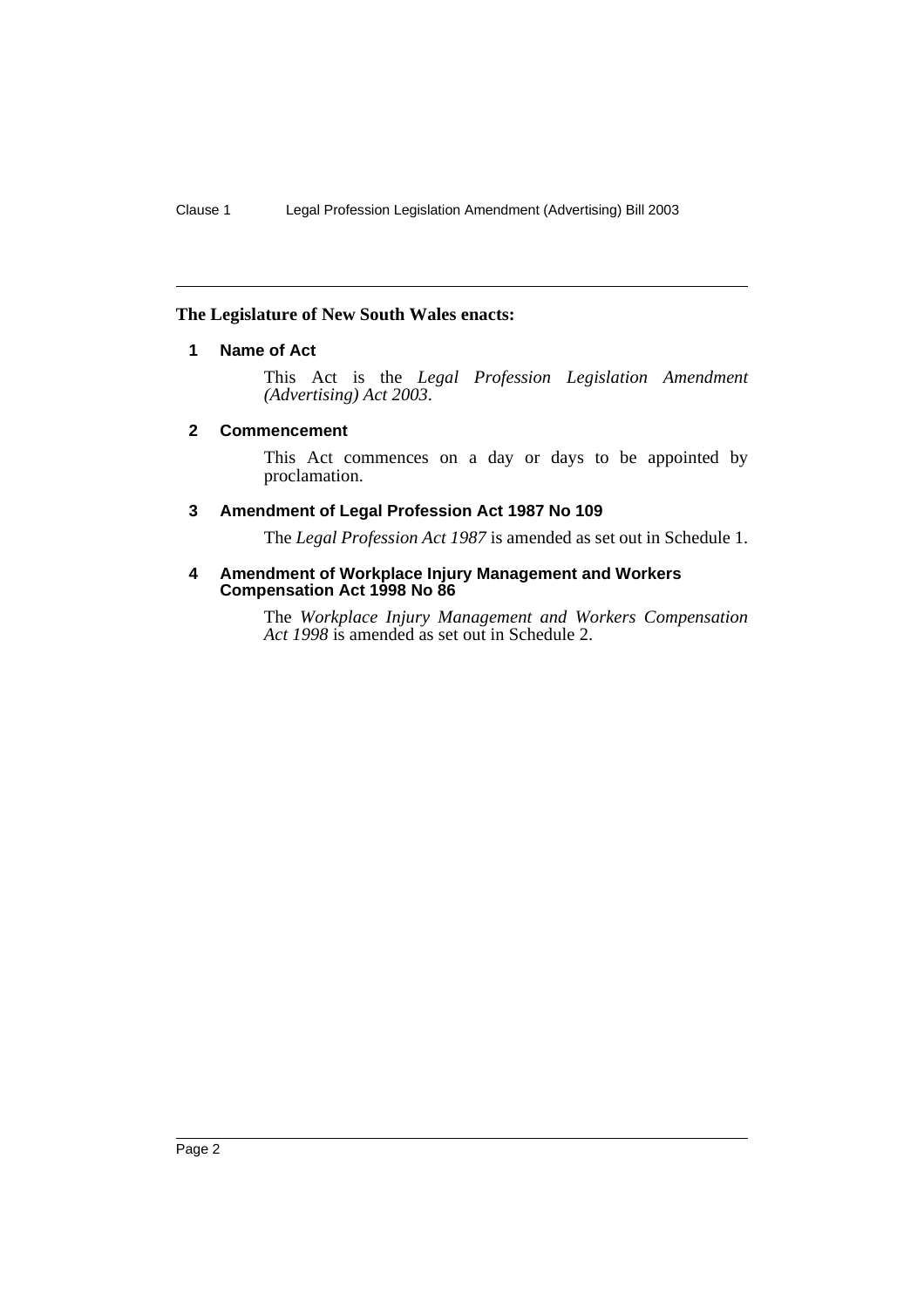Amendment of Legal Profession Act 1987 Schedule 1

### **Schedule 1 Amendment of Legal Profession Act 1987**

(Section 3)

#### **[1] Section 38J Advertising**

Insert ", subject to any regulations under section 38JA" after "thinks fit" in section  $38J(1)$ .

#### **[2] Section 38J (2)**

Omit the following:

, or

(c) in contravention of any requirements of the regulations.

#### **[3] Section 38JA**

Insert after section 38J:

#### **38JA Regulation of advertising and other marketing of services**

- (1) The regulations may make provision for or with respect to regulating or prohibiting conduct by any person that relates to the marketing of legal services, including (without limitation) regulating or prohibiting any of the following:
	- (a) advertising by a barrister or solicitor,
	- (b) advertising by any person for or on behalf of a barrister or solicitor,
	- (c) advertising by any person in connection with the provision of legal services,
	- (d) advertising by any person of services connected with personal injury.
- (2) The regulations under this section may create an offence punishable by a penalty not exceeding 200 penalty units.
- (3) The Minister may direct a person in writing not to engage in conduct described in the direction if the Minister is satisfied that:
	- (a) the conduct contravenes the regulations under this section, and
	- (b) the person has been engaging in conduct of that or a similar kind.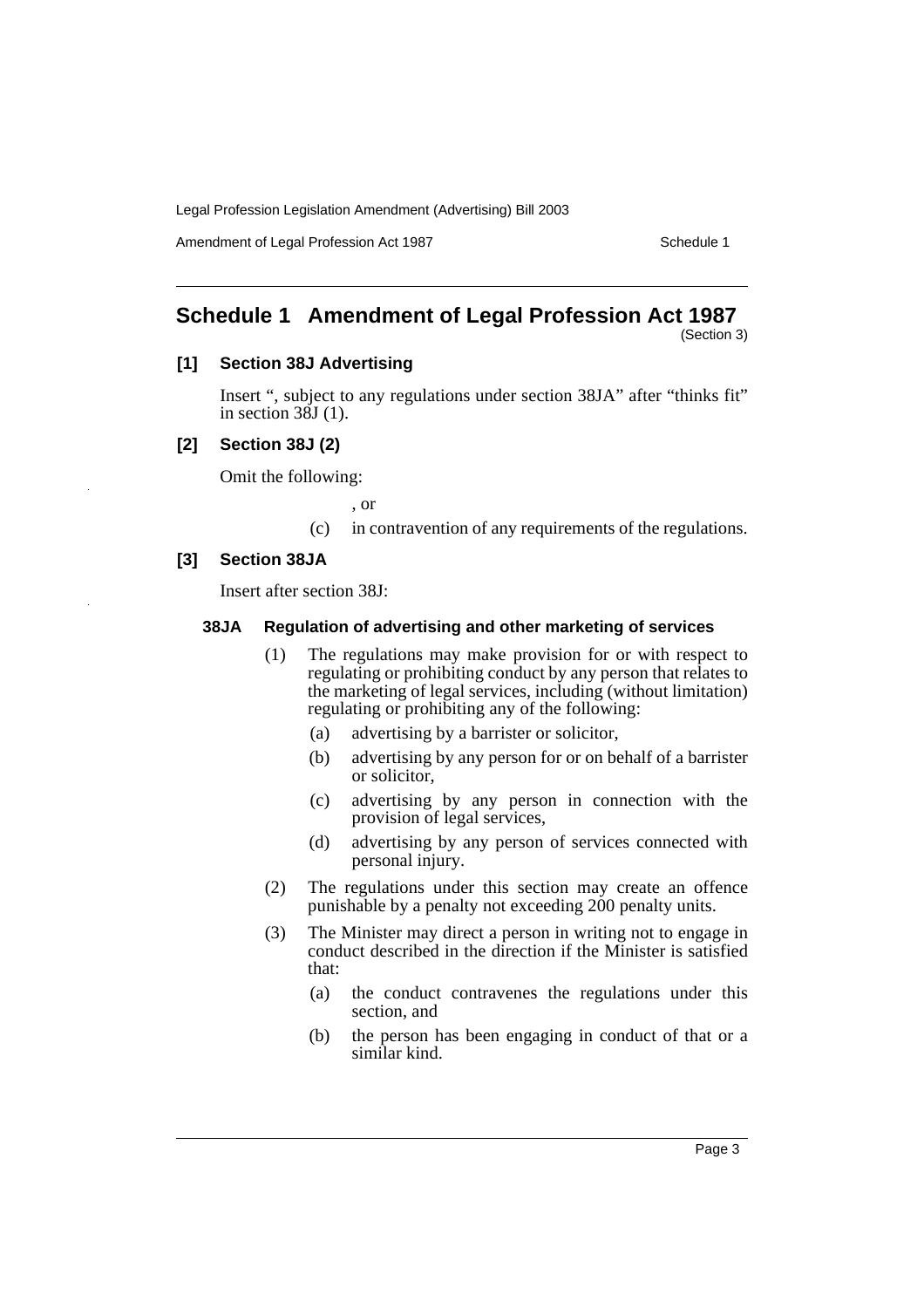Schedule 1 Amendment of Legal Profession Act 1987

- (4) The Administrative Decisions Tribunal may, on application made under subsection (5), direct a barrister or solicitor not to engage in conduct described in the direction if the Tribunal is satisfied that:
	- (a) the conduct contravenes the regulations under this section or the regulations under section 142 of the *Workplace Injury Management and Workers Compensation Act 1998*, and
	- (b) the barrister or solicitor has been engaging in conduct of that or a similar kind.
- (5) An application to the Administrative Decisions Tribunal may be made under this section by:
	- (a) in the case of a barrister—the Bar Council, or
	- (b) in the case of a solicitor—the Law Society Council, or
	- (c) the Commissioner.
- (6) The Administrative Decisions Tribunal cannot deal with an application for a direction with respect to conduct that is the subject of a direction by the Minister under this section or under section 142 of the *Workplace Injury Management and Workers Compensation Act 1998*. Any such Ministerial direction may be given with respect to any conduct even if proceedings are pending in, or have been dealt with by, the Tribunal with respect to the conduct.
- (7) The following applies in connection with proceedings before the Administrative Decisions Tribunal under this section:
	- (a) the parties to the proceedings are the applicant and the person to whom the direction is proposed to be given,
	- (b) the matter is to be allocated to the Legal Services Division of the Tribunal,
	- (c) the Tribunal is to conduct an initial ex-parte hearing for the purposes of determining whether to issue a direction pending the final determination of the matter.
- (8) A person who contravenes a direction under this section is guilty of an offence.

Maximum penalty: 200 penalty units.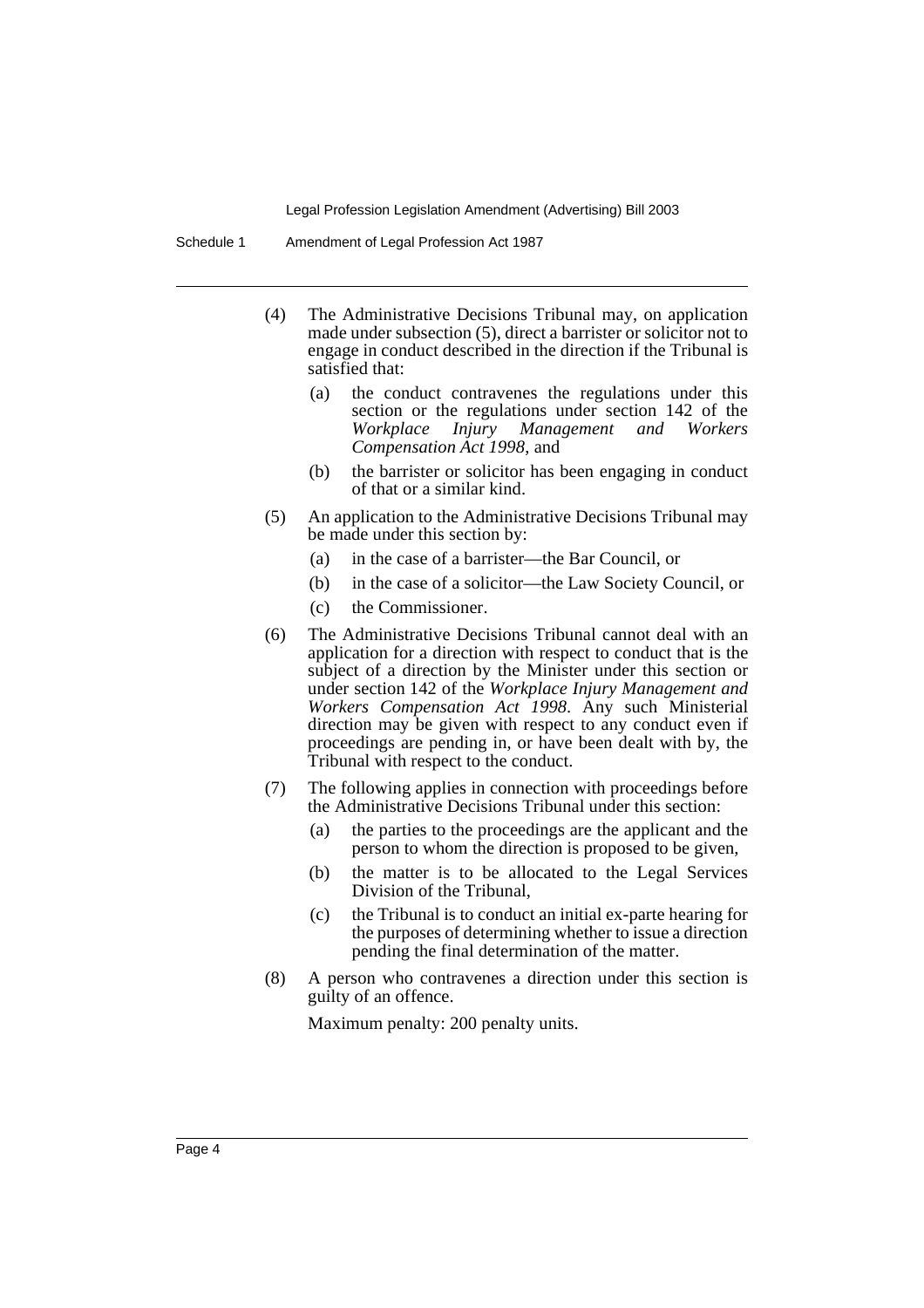Amendment of Legal Profession Act 1987 Schedule 1

- (9) A barrister or solicitor is guilty of professional misconduct if the barrister or solicitor:
	- (a) contravenes a direction under this section or under section 142 of the *Workplace Injury Management and Workers Compensation Act 1998*, or
	- (b) contravenes a regulation under this section (or under section 142 of that Act), but only if the regulation declares the contravention to be professional misconduct.
- (10) The Minister is not required, before giving a direction under this section, to notify the person to whom the direction is given or any other person who may be affected by the direction.
- (11) A direction under this section may be amended or revoked.
- (12) Payments are to be made from the Public Purpose Fund for the purposes of meeting the costs and expenses of a Council or the Commissioner in exercising functions under this section (including the prosecution of offences under this section).
- (13) In this section:

*personal injury* includes pre-natal injury, impairment of a person's physical or mental condition or a disease.

#### **[4] Section 38K Specialisation**

Omit "A barrister or solicitor may advertise or hold himself or herself out as being a specialist or as offering specialist services, but only if the barrister or solicitor:" from section  $\overline{38K}(1)$ .

Insert instead "A barrister or solicitor must not advertise or hold himself or herself out as being a specialist or as offering specialist services, unless the barrister or solicitor:".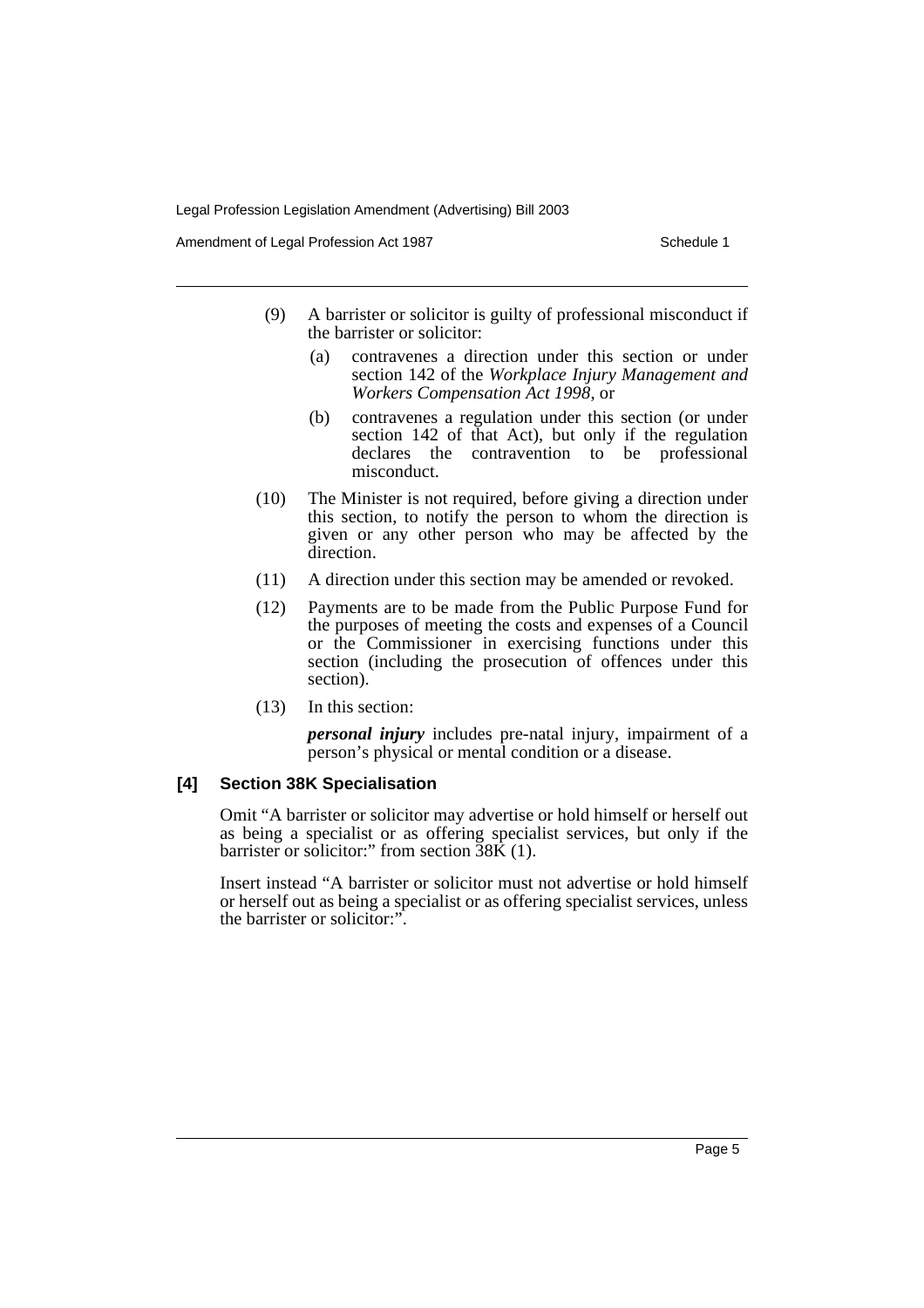Schedule 2 Amendment of Workplace Injury Management and Workers Compensation Act 1998

### **Schedule 2 Amendment of Workplace Injury Management and Workers Compensation Act 1998**

(Section 4)

#### **[1] Section 142 Regulation of advertising**

Omit section 142 (1). Insert instead:

- (1) The regulations may make provision for or with respect to regulating or prohibiting conduct by any person that relates to the marketing of services to be provided by a lawyer or agent in connection with claims for compensation under this Act or claims for work injury damages, including (without limitation) regulating or prohibiting any of the following:
	- (a) advertising by a lawyer or agent,
	- (b) advertising by any person for or on behalf of a lawyer or agent,
	- (c) advertising by any person in connection with the provision of those services,
	- (d) advertising by any person of services connected with injuries.

#### **[2] Section 142 (4)–(7)**

Insert after section 142 (3):

- (4) The Minister may direct a person in writing not to engage in conduct described in the direction if the Minister is satisfied that:
	- (a) the conduct contravenes the regulations under this section, and
	- (b) the person has been engaged in conduct of that or a similar kind.
- (5) A person who contravenes a direction under this section is guilty of an offence.

Maximum penalty: 200 penalty units.